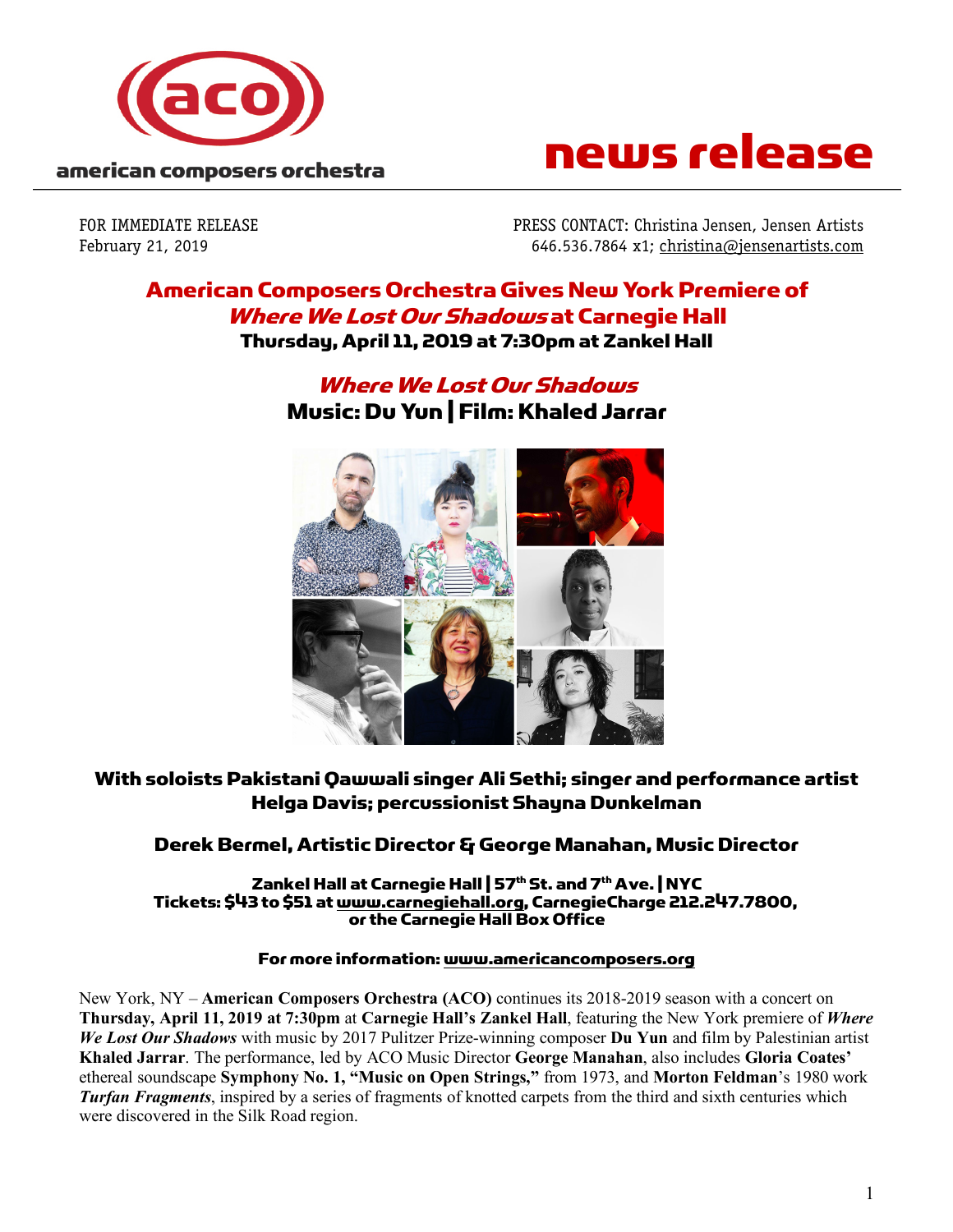*Where We Lost Our Shadows* is a new work for orchestra, video, and soloists, co-commissioned by ACO, Carnegie Hall, The Kennedy Center, Southbank Centre, and Cal Performances. This is ACO's second commission from Du Yun, who created her piece *Slow Portraits* during ACO's coLABoratory research and development program in 2013. The new work includes film captured by Ramallah-based artist Khaled Jarrar, which documents the refugee crisis in Europe. The piece will be performed by ACO with celebrated performance artist and singer **Helga Davis**, renowned Pakistani Qawwali singer **Ali Sethi**, and versatile Brooklyn-based percussionist **Shayna Dunkelman**.

*Where We Lost Our Shadows* recognizes and depicts the timeless struggle of human migration and its many effects while celebrating the resilient human spirit that instigates and survives it. Du Yun's musical language takes the Qawwali of Raga Aiman Kalyan (a type of devotional music) and explores its provenance (13th century Muslim India, according to legend); its subsequent journey through space and time (Central Asia, Bengal, the global South Asian diaspora); and its migration through genres, forms, techniques. The piece also sets the poem "Pillow" by Palestinian poet Ghassan Zaqtan, who has lived in Jordan, Syria, Lebanon, and Tunisia. Khaled Jarrar's video explores the meaning of home, belonging, and identity, inspired by his journey with a group of refugees, which was driven by his love of his late grandmother, who left him the trauma of displacement. It portrays human reactions to these concepts in abstract and specific ways.

Of the world premiere of *Where We Lost Our Shadows* at Southbank Center in London, *The Guardian* reported, "Thunderous, virtuosic gusts of percussion, played by the Japanese-born Shayna Dunkelman, heralded this composition, in which the Pakistani singer Ali Sethi embroidered exquisite raga material around the colours of western orchestral sounds...The experience was...unifying and powerfully resonant."

Du Yun writes, "At the heart of this project lies the footage that Khaled documented following a Syrian family migrating across the Aegean Sea (the mother of the family was a Palestinian refugee, who first sought refuge in Syria when she was an eight-year-old girl herself). The work, while showing only some of the footage, focuses on the perpetual movement of human procession and migration, and the question of *Exodus."*

*Where We Lost Our Shadows* will be paired on ACO's April concert with **Morton Feldman's** *Turfan Fragments* and **Gloria Coates' Symphony No. 1, "Music on Open Strings**." Feldman's *Turfan Fragments* is inspired by the knotting of oriental rugs. A series of archaeological expeditions to East Turkestan, conducted by Sir Aurel Stein in the early part of the 20th century, unearthed several fragments of knotted carpets dating from the third and sixth centuries. Feldman writes, "Though these fragments were too small to indicate either its design or provenance, they did convey a long tradition of carpet weaving. This is to a large degree the extended metaphor of my composition: not the suggestion of an actual completed work of 'art,' but the history in Western music of putting sounds and instruments together."

Gloria Coates has written sixteen full-scale symphonies, eleven string quartets, several orchestral works, and a number of song cycles. The 1978 premiere in Warsaw of her Symphony No. 1, "Music for Open Strings" brought her acclaim; the work was among the finalists for the 1986 International Koussevitsky Award. It was also the first piece by a woman composer to be performed at Munich's Musica Viva, in 1980. Symphony No. 1 "Music for Open Strings," was written in 1973 and is scored for a string orchestra playing entirely on retuned open strings. The work opens with the strings tuned to a minor pentatonic scale (B flat, C, D flat, F, G flat), which are returned to their normal tuning movement by movement.

Under the leadership of Artistic Director **Derek Bermel**, Music Director **George Manahan**, and President **Edward Yim,** ACO continues its commitment to the creation, performance, preservation, and promotion of music by American composers, with programming that reflects the infinite ways American orchestral music illustrates geographic, stylistic, gender, and racial diversity.

"ACO is honored and excited to continue giving voice to American composers, both emerging and established," said ACO President Edward Yim. "In particular, that our premieres during the 2018-2019 season shine a light on issues of empowerment of women, the global refugee crisis, and powerful musical storytelling is at the heart of our mission to embrace the relevance of today's creative artists to contemporary issues."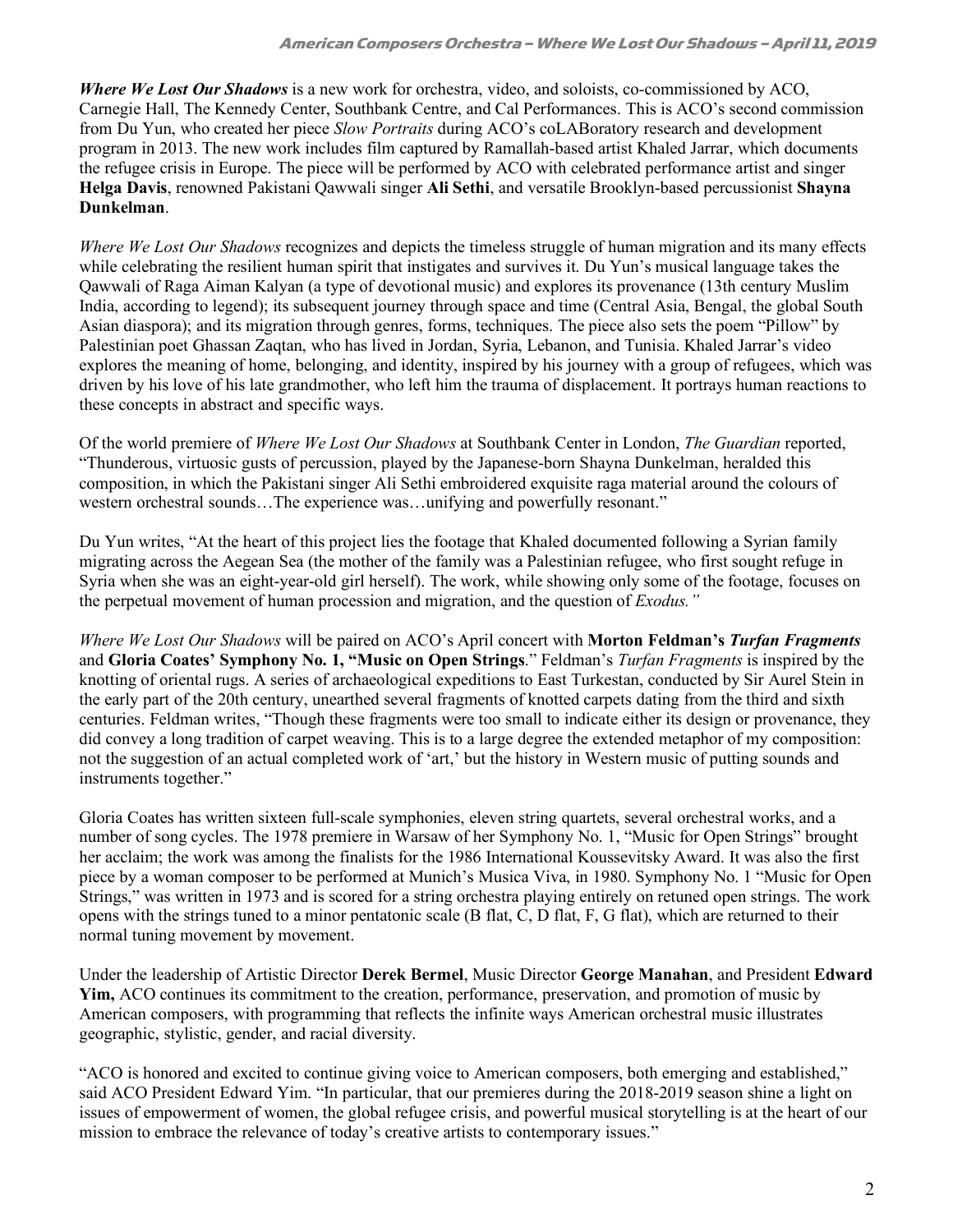*Where We Lost Our Shadows* **Concert Program:**

**George Manahan, music director and conductor Helga Davis, vocalist Ali Sethi, vocalist Shayna Dunkelman, percussion**

**MORTON FELDMAN:** *Turfan Fragments* **(1980) GLORIA COATES: Symphony No. 1, "Music on Open Strings" (1973) DU YUN, Music & KHALED JARRAR, Film:** *Where We Lost Our Shadows* **(New York Premiere, cocommissioned by ACO, Carnegie Hall, The Kennedy Center, Southbank Centre, and Cal Performances)**

**Listen to music by Feldman, Coates, and Du Yun: Morton Feldman:** https://www.youtube.com/watch?v=e49qbrz1sZU **Gloria Coates:** https://open.spotify.com/album/7z2ReIPPi3SxAXPTBVz7Zw?si=HFoUArjXTBCFrbJ3T3A4kQ **Du Yun:** https://open.spotify.com/album/1K98GrnOhdIP1NDJuU5aPs?si=BqeM5rCLREiZOY3le3cn7g

# **About the Artists (alphabetical order)**

**Gloria Coates** was born in Wausau, Wisconsin, and began composing and experimenting with overtones and clusters in early youth. Both Alexander Tcherepnin (1899-1977) and Otto Luening (1900-1996) were important mentors. Her studies took her from Chicago, Cooper Union Art School, NYC, and Louisiana (with a Master's in Composition), and post graduate studies in composition at Columbia University. Since 1969, Coates has lived primarily in Europe where, as well as composing, she has promoted American music: a German-American Music Series (1971-1984), writing musicological articles, and making broadcasts for the WDR Radio Cologne, and Radio Bremen. From 1975 to 1983 she taught for the University of Wisconsin's International Programs, initiating the first music programs in London and Munich. She has been invited to lecture on her music for faculty and composition students about her concepts and techniques of composing at Harvard, Princeton, Brown, Boston, and Wisconsin-Madison as well as in India, Poland, Germany, Ireland, and England. Some festivals at which her compositions have been performed include March Music (Berlin), New Music America (New York), Crash (Dublin), Other Minds (San Francisco), the Dresden Festival, Warsaw Autumn, Avanti (Finland), the Hans Werner Henze Festival in Montepulciano, Aspekte Salzburg, St.Johns/Smith Square London, Gardner Museum, Boston. Among the artists who have performed her work include the Kronos, Kreutzer, Spektral, and JACK string quartets; orchestras including the Bavarian Radio Symphony Orchestra, Brooklyn Philharmonic, Stuttgart Philharmonic Orchestra, Milwaukee Symphony, Vienna Radio Symphony Orchestra, City of London Sinfonia, Saint Paul Chamber Orchestra, and the BBC Scottish Symphony Orchestra.

**Helga Davis** is a vocalist and performance artist with feet planted on the most prestigious international stages and with firm roots in the realities and concerns of her local community whose work draws out insights that illuminate how artistic leaps for an individual can offer connection among audiences. Davis was principal actor in the 25thanniversary international revival of Robert Wilson and Philip Glass's seminal opera *Einstein on the Beach*. Among the collaborative and works written for her are *Oceanic Verses* by Paola Prestini, *You Us We All* by Shara Nova and Andrew Ondrejcak and *Faust's Box*, by Italian contemporary music composer Andrea Liberovici. Robert Wilson describes her as "a united whole, with spellbinding inner power and strength." She also starred in Wilson's *The Temptation of St. Anthony*, with libretto and score by Bernice Johnson Reagon; and *The Blue Planet*, by Peter Greenaway. She is the recipient of the 2014 BRIC Media Arts Fireworks Grant and completed her first eveninglength piece, *Cassandra*. Current projects include *Silent Voices* with the Brooklyn Youth Chorus with text by Hilton Als, Jomama Jones *Blacklight* by Daniel Alexander Jones, *Requiem for a Tuesday* with bass-baritone Davóne Tines and dancer/choreographer Reggie Gray, *Yet Unheard*, a tribute to Sandra Bland by Courtney Bryan, based on the poem by Sharan Strange. She has conceived and performed *First Responder* and *Wanna* as responses to *Until* and *The Let Go* by multidisciplinary artist Nick Cave. She is artist in residence at National Sawdust, host of the eponymous podcast *HELGA* on WQXR/New Sounds and is the 2018-19 visiting curator for the performing arts at the Isabella Stewart Gardner Museum.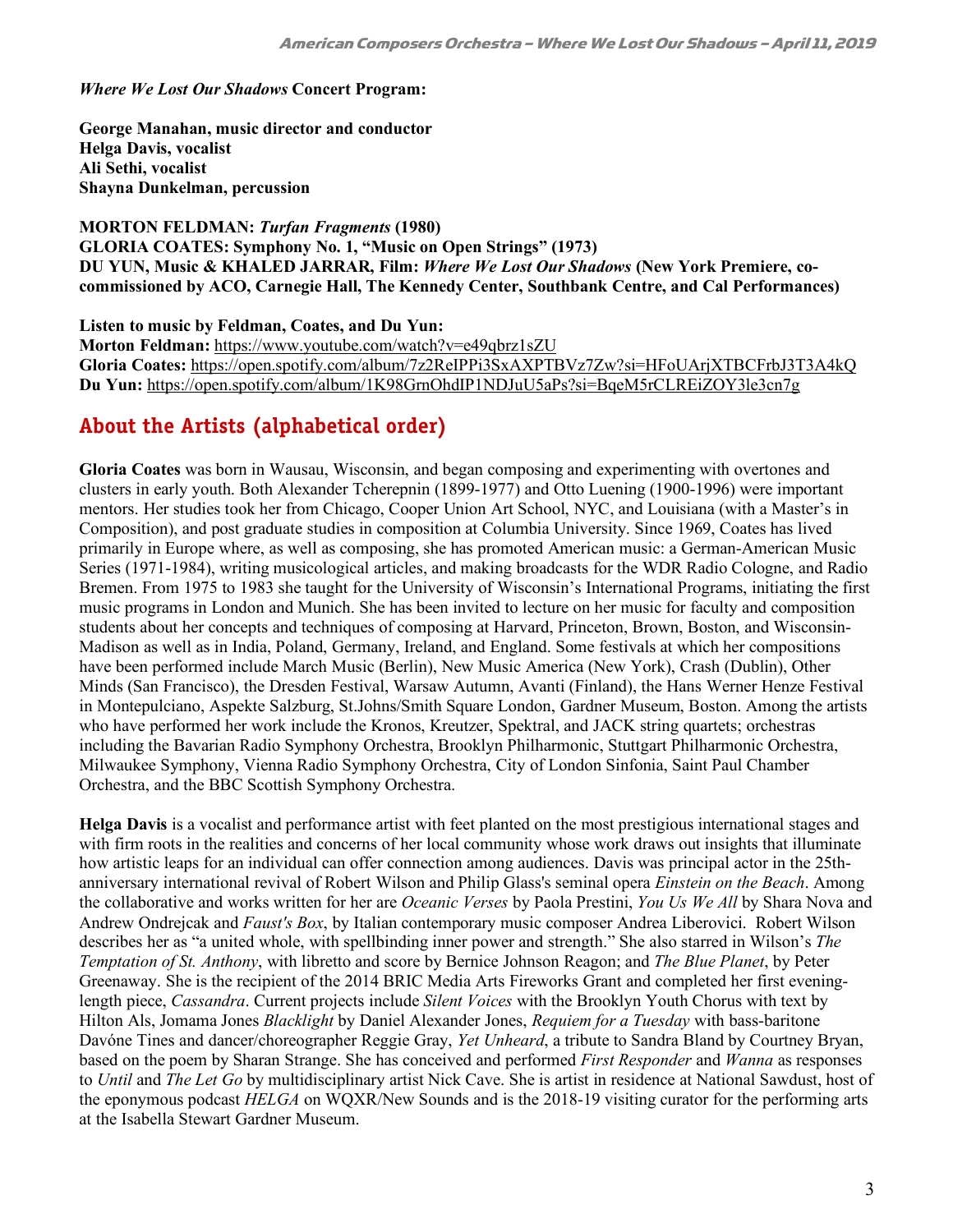**Shayna Dunkelman** is a musician, an improviser, and a percussionist based in Brooklyn, NY. She is known for her versatile and unique techniques, and her use of electronics to access a sonic pallet not found in acoustic percussion. Dunkelman is the founding member of the retro-future electronic band Peptalk with Michael Carter and Angelica Negron based in Brooklyn, NYC. She was also a member of the world touring band Xiu Xiu for six years. As part of Xiu Xiu, Dunkelman premiered a multi-media performance art piece at the International Summer Festival in Hamburg, Germany (2013) and Donaufestival in Krems, Austria (2014). Their latest collaboration saw them paired with conceptual artist Danh Vo on a month-long performative gallery exhibition at the Kitchen in New York City in October of 2014 with support from the Andy Warhol Foundation for the Visual Arts and other generous contributions. One of Xiu Xiu's latest achievements include the release of the cover album *Xiu Xiu plays the music of Twin Peaks*, which was made possible by the cooperation of the Gallery of Modern Art in Brisbane Australia. Dunkelman has also performed classical and contemporary pieces with numerous contemporary music ensembles such as the William Winant Percussion Group and the Wordless Music Orchestra while recording and performing with pioneers of avant-garde experimental musicians such as John Zorn, Yoko Ono, Thurston Moore, and Zeena Parkins. Dunkelman graduated with honors in both music and mathematics from Mills College in Oakland, CA in 2007, where she studied percussion with William Winant. Born and raised in Tokyo, Japan to an Indonesian mother and an American father, Dunkelman learned to be a multi-instrumentalist, and performed alongside her mother, a musician and composer active in Asia and the Middle East.

Pulitzer Prize-winner **Du Yun**, born and raised in Shanghai and currently based in New York City, is a composer, multi-instrumentalist, performance artist, activist, and curator for new music, working at the intersection of orchestral, opera, chamber music, theatre, cabaret, musical, oral tradition, public performances, sound installation, electronics, visual arts, and noise. Hailed by *The New York Times* as a "leading figure in China's new generation of composers" and often cited as a key activist in New York's "new movement in new music," Du Yun's music is championed by some of today's finest performing artists, ensembles, orchestras, and organizations around the world. Describing her as "protean" and "chameleonic," *NPR* voted Du Yun one of 100 composers under 40 in 2011 and *The Washington Post* named her one of the top 35 female composers in classical music. She is known for her "relentless originality and unflinching social conscience (*The New Yorker*). In 2017, she won the Pulitzer Prize in Music for her opera, *Angel's Bone*, with libretto by Royce Vavrek. She is a 2018 Guggenheim Fellow, and the same year was named one of the 38 Great Immigrants by the Carnegie Foundation. Her work *Air Glow* was a 2019 GRAMMY nomination in the category of Best Classical Contemporary Composition. Du Yun is currently on the composition faculty at the Peabody Institute of the John Hopkins University and distinguished visiting professor at the Shanghai Conservatory of Music. She was a founding member of the International Contemporary Ensemble (ICE), served as the Artistic Director of MATA from 2014-2018, conceived the Pan Asia Sounding Festival, and founder of the FutureTradition Initiative in China.

**Morton Feldman** was born in New York, NY in 1926 and died in Buffalo, NY in 1987. A major figure in 20thcentury music, Feldman was a pioneer of indeterminate music, a development associated with the experimental New York School of composers also including John Cage, Christian Wolff, and Earle Brown. Feldman's works are characterized by notational innovations that he developed to create his characteristic sound: rhythms that seem to be free and floating; pitch shadings that seem softly unfocused; a generally quiet and slowly evolving music; recurring asymmetric patterns. His later works, after 1977, also begin to explore extremes of duration. Feldman identified himself by differentiating his views on composition from those of his colleagues in Europe. He was proud to be an American because he was convinced that it enabled him the freedom, unparalleled in Europe, to work unfettered by tradition. Like any true artist, Feldman was endowed with a sensitivity for impressions of a wide variety of sources, literature and painting in particular. His affinity to Samuel Beckett has enriched music literature by a unique music theatre piece, *Neither*, and two ensemble works. His friendship with abstract impressionist painters gave birth to a range of masterpieces, *Rothko Chapel* in particular.

With photographs, videos, installations, films, and performances that are focused on his native Palestine, multidisciplinary artist **Khaled Jarrar** explores the impact of modern-day power struggles on ordinary citizens while seeking to maximise the social potential of artistic interventions. Jarrar's bold, and sometimes controversial, projects often include various media and have earned him international recognition, most recently Jarrar has be nominated for the 2018 Film Prize of the Robert Bosch Stiftung for International Cooperation, and the recipient of the 2016 Anni and Heinrich Sussmann Award. In 2007, for example, he displayed photographs of the Howarra and Qalandiya checkpoint in plain sight of Israeli soldiers at the border. Other projects such as his *Live and Work in*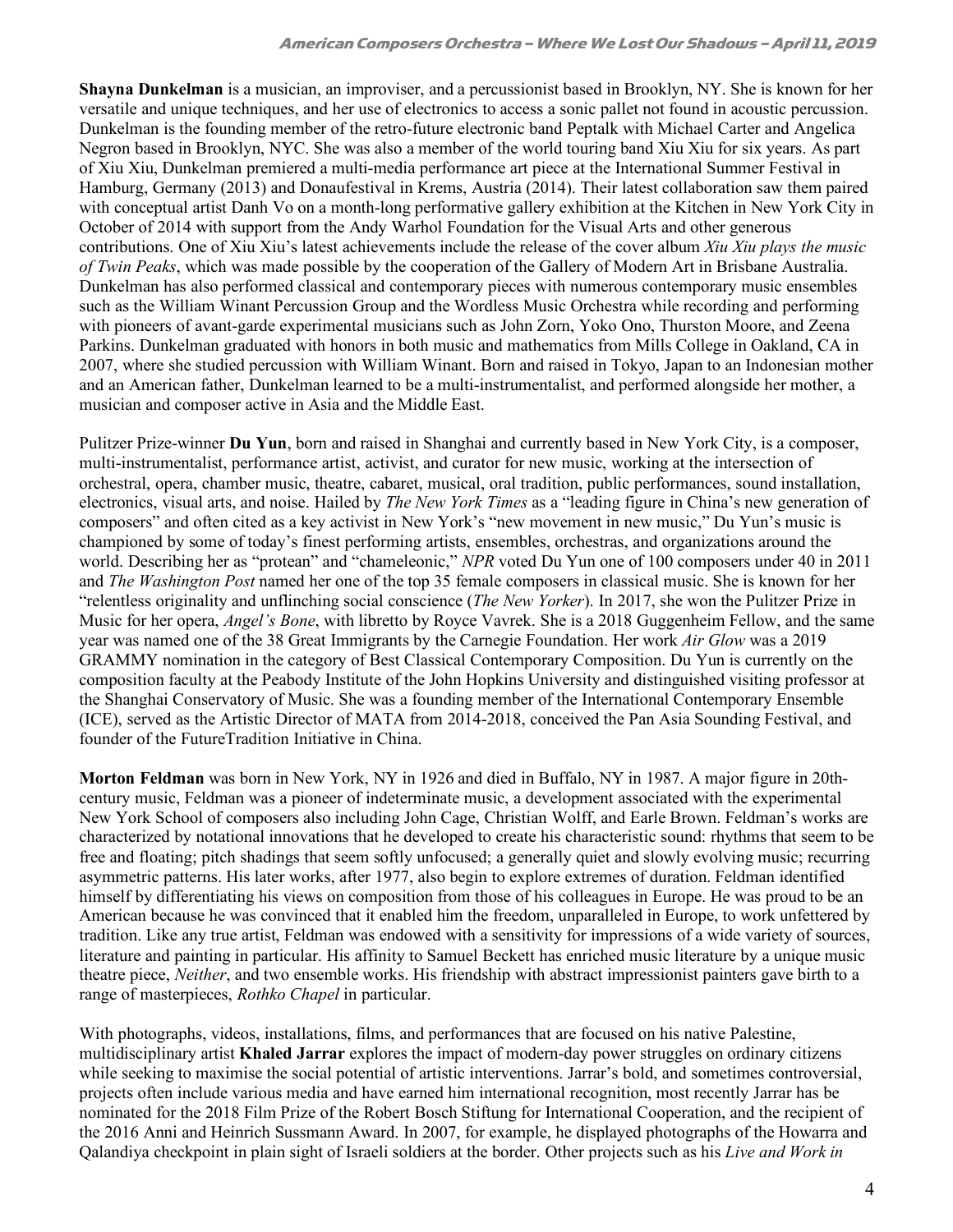*Palestine* passport stamps and his award-winning documentary film *The Infiltrators* (2012), subvert the dominant narrative of an equally fought, two-sided conflict by highlighting the limited mobility of ordinary Palestinians who struggle to have access to basic things such as healthcare, education, or travel documents.

**Ali Sethi** (b. 1984) is a Pakistani author and musician. Having grown up in Lahore, Pakistan, Sethi graduated from Harvard College and authored the critically acclaimed novel *The Wish Maker*. He is also a trained vocalist in the Indo-Pakistani classical traditions of Khayal and Ghazal. A regular on the popular Coke Studio program, he is known for combining live music with historical narrative and critical analysis. He lives between Lahore and New York City.

## **Other Upcoming ACO Performances & Events**

#### **2019 Gala: Forces of Nature Wednesday, March 20, 2019 at 6:30PM The Park, NYC | 118 10th Ave., NYC**

American Composers Orchestra celebrates the movers and shakers – true forces of nature – who have effected change in the American musical landscape. At an indoor garden near the High Line, we will toast our honorees with sparkling libations, scrumptious food and lively conversation at ACO's lounge-style Gala, with musical guests Jennifer Koh, violinist; Missy Mazzoli, composer; Tania León, composer and conductor; and student composers who have participated in ACO's Compose Yourself and the New York Philharmonic's Very Young Composers Program.

#### **The 28th Annual Underwood New Music Readings Thursday, May 23, 2019 and Friday, May 24, 2019 NYU's Loewe Theater | 35 West 4th St., NYC**

ACO will hold its 28th Annual Underwood New Music Readings for emerging composers on Thursday and Friday, May 23 and 24, 2019. Six composers will hear ACO perform their work live for the first time, receive personalized mentorship, and an archival recording. Two composers will receive a commission for a work to be performed by ACO in an upcoming season: one will be selected by the panel of mentor composers and one will be selected as the Audience Favorite through an audience survey.

**New England Echoes Wednesday, November 13, 2019 at 7:30 PM Zankel Hall at Carnegie Hall | 57th St. and 7th Ave., NYC** American Composers Orchestra George Manahan, music director and conductor Jamie Barton, mezzo-soprano JIJI, guitar

HILARY PURRINGTON: Guitar Concerto (World Premiere) CHARLES IVES: Selected songs (World Premieres of orchestrations by Hilary Purrington and Hannah Lash) MATTHEW AUCOIN: Evidence (2016, New York City Premiere)

**The Natural Order Thursday, April 2, 2020 at 7:30 PM Zankel Hall at Carnegie Hall | 57th St. and 7th Ave., NYC** American Composers Orchestra George Manahan, music director and conductor Jeffrey Zeigler, cello David Tinervia, baritone R. Luke DuBois, projection designer

JOHN LUTHER ADAMS: *Become River* (New York City Premiere) MARK ADAMO: *Last Year:* Concerto for Cello and String Orchestra (World Premiere) NINA C. YOUNG: *Out of whose womb came the ice* (World Premiere of expanded version)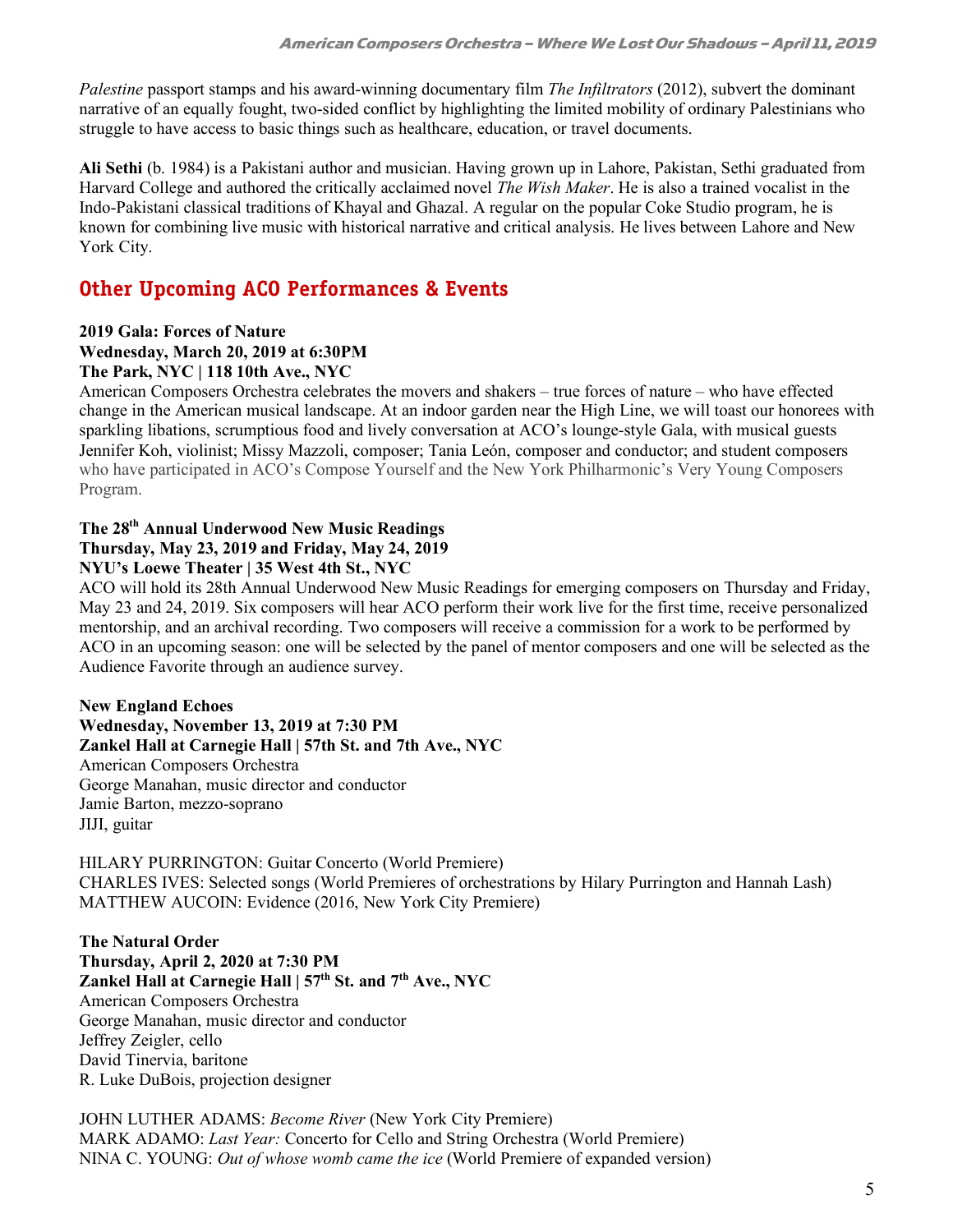## **About Derek Bermel, ACO Artistic Director**

Composer and clarinetist **Derek Bermel** has been widely hailed for his creativity, theatricality, and virtuosity. Artistic Director of the American Composers Orchestra, Bermel is also curator of the Gamper Festival at the Bowdoin International Music Festival, Director of Copland House's emerging composers institute Cultivate, and recently enjoyed a four-year tenure as artist-in-residence at the Institute for Advanced Study (IAS) in Princeton. Bermel has become recognized as a dynamic and unconventional curator of concert series that spotlight the composer as performer, including ACO's SONIC Festival. Alongside his international studies of ethnomusicology and orchestration, an ongoing engagement with other musical cultures has become part of the fabric and force of his compositional language, in which the human voice and its myriad inflections play a primary role.

He has received commissions from the Pittsburgh, National, Saint Louis, and Pacific Symphonies, Los Angeles Philharmonic, Chamber Music Society of Lincoln Center, WNYC Radio, La Jolla Music Society, Seattle Chamber Music Festival, eighth blackbird, Guarneri String Quartet, Music from Copland House and Music from China, De Ereprijs (Netherlands), violinist Midori, and electric guitarist Wiek Hijmans among others. His many honors include the Alpert Award in the Arts, Rome Prize, Guggenheim and Fulbright Fellowships, American Music Center's Trailblazer Award, and an Academy Award from the American Academy of Arts and Letters; commissions from the Koussevitzky and Fromm Foundations, Meet the Composer, and Cary Trust; and residencies at Yaddo, Tanglewood, Aspen, Banff, Bellagio, Copland House, Sacatar, and Civitella Ranieri.

His discography features three critically-acclaimed discs: an all-Bermel orchestral recording that includes the Grammy-nominated performance of his clarinet concerto *Voices*, (BMOP/sound); *Soul Garden*, his small ensemble/solo music (New World/CRI); and his most recent disc, *Canzonas Americanas*, with Alarm Will Sound (Cantaloupe). Recent appearances include the *Intimacy of Creativity* Festival in Hong-Kong; Seattle, La Jolla, and Lincoln Center Chamber Music Societies, *Migration Series* with the Seattle Symphony, *Elixir* with the Boston Symphony, *Hyllos*, his evening-length collaboration with The Veenfabriek and Asko | Schönberg Ensemble in Amsterdam, as well as composer-in-residence stints at Kempten Classix (Germany) and Nuova Consonanza (Rome). Two upcoming Bermel discs feature recordings with the JACK quartet and Albany Symphony Orchestra.

### **About George Manahan, ACO Music Director**

ACO's Music Director, the wide-ranging and versatile **George Manahan**, has had an esteemed career embracing everything from opera to the concert stage, the traditional to the contemporary. He is also the Music Director of Portland Opera (OR), previously served as Music Director of New York City Opera for fourteen seasons and has appeared as guest conductor with the Opera Companies of Seattle, Santa Fe, San Francisco, Chicago, Opera Theatre of St. Louis, Opera National du Paris and Teatro de Communale de Bologna and the National, New Jersey, Atlanta, San Francisco, Milwaukee, and Indianapolis Symphonies, and the Hollywood Bowl Orchestra. In 2013, Manahan was awarded the Alice M. Ditson Award for his outstanding commitment to the work of emerging composers, and was honored four times by the American Society of Composers and Publishers (ASCAP) for his commitment to 20th-century music during his tenure as Music Director of the Richmond Symphony (VA).

Dedicated to the music of our time, he has led premieres of Tobias Picker's *Dolores Claiborne*, Charles Wuorinen's *Haroun and the Sea of Stories*, David Lang's *Modern Painters*, Hans Werner Henze's *The English Cat*, Terence Blanchard's *Champion*, the New York premiere of Richard Danielpour's *Margaret Garner*, and Emmy Awardwinning composer Laura Karpman's Grammy Award winning *Ask Your Mama,* a collaboration with soprano Jessye Norman, The Roots, and Orchestra of St. Luke's. Recent seasons have included appearances at Santa Fe Opera, Rose Theater at Lincoln Center in a concert performance of Gluck's *Alceste* featuring Deborah Voigt, Music Academy of the West, and the Aspen Music Festival. The Live from Lincoln Center broadcast of his New York City Opera production of *Madame Butterfly* won an Emmy Award.

Manahan's discography includes the Grammy-nominated recording of Edward Thomas' *Desire Under the Elms* with the London Symphony, and Steve Reich's *Tehillim* on the EMI-Warner Brothers label. He is Director of Orchestral Activities at the Manhattan School of Music as well as a frequent guest conductor at the Curtis Institute of Music.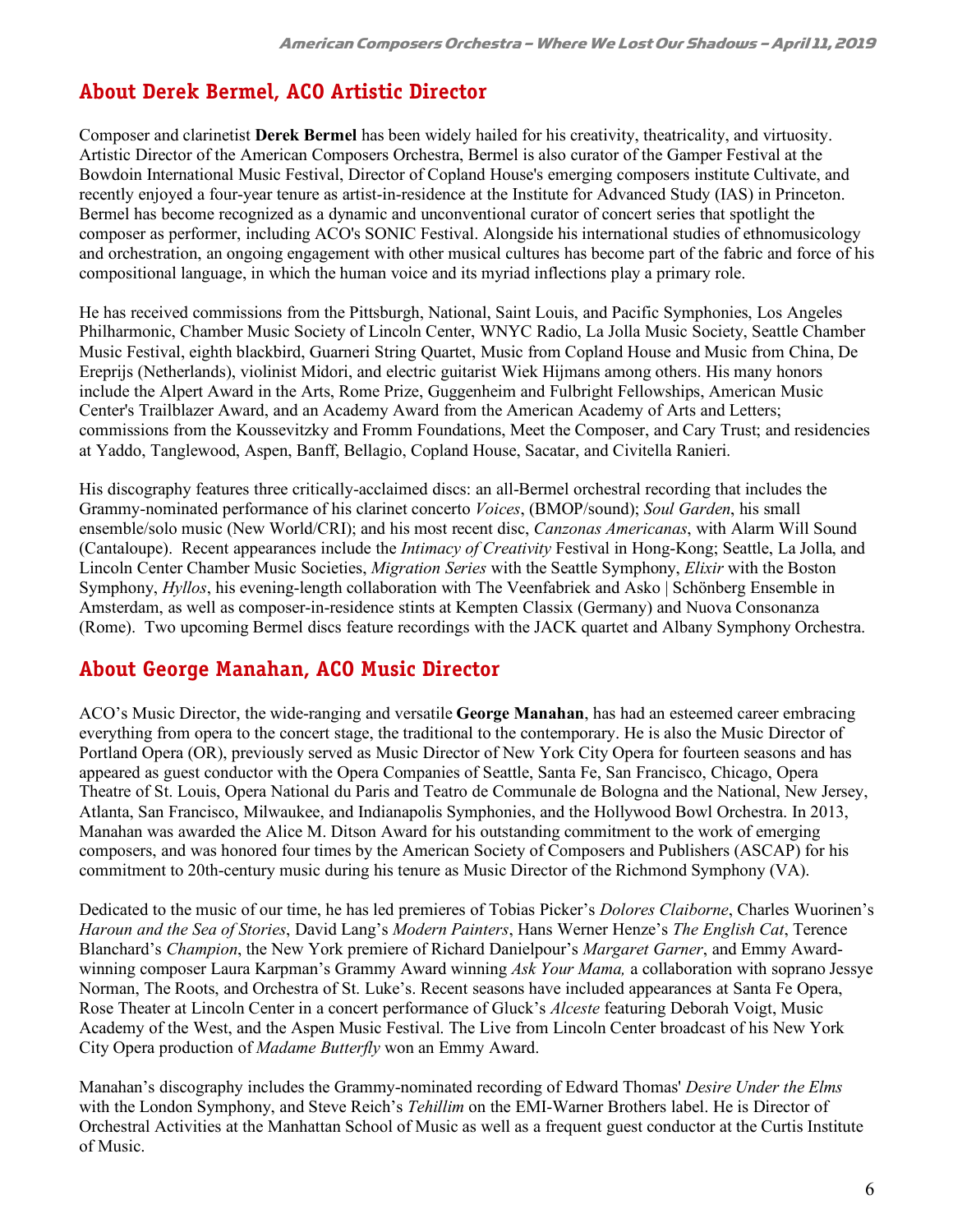# **About ACO**

Founded in 1977, American Composers Orchestra is dedicated to the creation, performance, preservation, and promotion of music by American composers. ACO makes the creation of new opportunities for American composers and new American orchestral music its central purpose. Through concerts at Carnegie Hall and other venues, recordings, internet and radio broadcasts, educational programs, New Music Readings, and commissions, ACO identifies today's brightest emerging composers, champions prominent established composers as well as those lesser-known, and increases regional, national, and international awareness of the infinite variety of American orchestral music, reflecting geographic, stylistic, and temporal diversity. ACO also serves as an incubator of ideas, research, and talent, as a catalyst for growth and change among orchestras, and as an advocate for American composers and their music. ACO programs seek to innovate and experiment, educate students and the public, and open the orchestra to diverse new influences and audiences.

More information about American Composers Orchestra is available online at www.americancomposers.org.

*# # #*

*This press release is available online at www.americancomposers.org/press-media*

Special project support for Du Yun and Khaled Jarrar's *Where We Lost Our Shadows* is provided by Morgan Stanley and the Howard and Sarah D. Solomon Foundation.

Additional support for *Where We Lost Our Shadows* is provided by the 2018-2019 ACO Commission Club:

Priscilla and Steve August Habib Azar Edward Barnes Alexander Charner and Cara Consilvio Helen Cheng and Paul Phaneuf Pamela Drexel Gene Kaufman and Terry Eder Tiffany Franke and Nicolas Grundmann Corey Goodman and Zack Styskal Augusta Gross and Leslie Samuels Stan Harrison Benjamin Hildner Christina Jensen Frank Jones Jordana Kier and Jesse Derris Olga Peshko Michael J. Russell and Christina F. Russell Sarah Solomon and Siu Li GoGwilt Sameera and Christian Troesch in honor of their sons Leopold, Camden and Ace Mark and Tania Walker Lauren Werking and Robert D'Agostino Lyndsay Werking and Peter Yip

Institutional Support for American Composers Orchestra is provided by Alexandra William Foundation, Herb Alpert Foundation, Altman Foundation, Amphion Foundation, Inc., The ASCAP Foundation Irving Caesar Fund, BMI Foundation, BMI, Inc., The Cheswatyr Foundation, Edward T. Cone Foundation, The Aaron Copland Fund for Music, Deutsche Bank Americas Foundation, Alice M. Ditson Fund of Columbia University, Baisley Powell Elebash Fund, Fan Fox and Leslie R. Samuels Foundation, Ford Foundation Good Neighbor Committee, Fromm Music Foundation, Howard Gilman Foundation, Francis Goelet Charitable Lead Trusts, Jephson Educational Trusts, The J. M. Kaplan Fund, MAP Fund, The Andrew W. Mellon Foundation, Mitsubishi Coporation (Americas), Morgan Stanley, Neiman Marcus Group Associates Giving Program, Pacific Harmony Foundation, Rexford Fund, The Richard R. Howe Foundation, Rolex Institute, Howard and Sarah D. Solomon Foundation and Virginia B. Toulmin Foundation